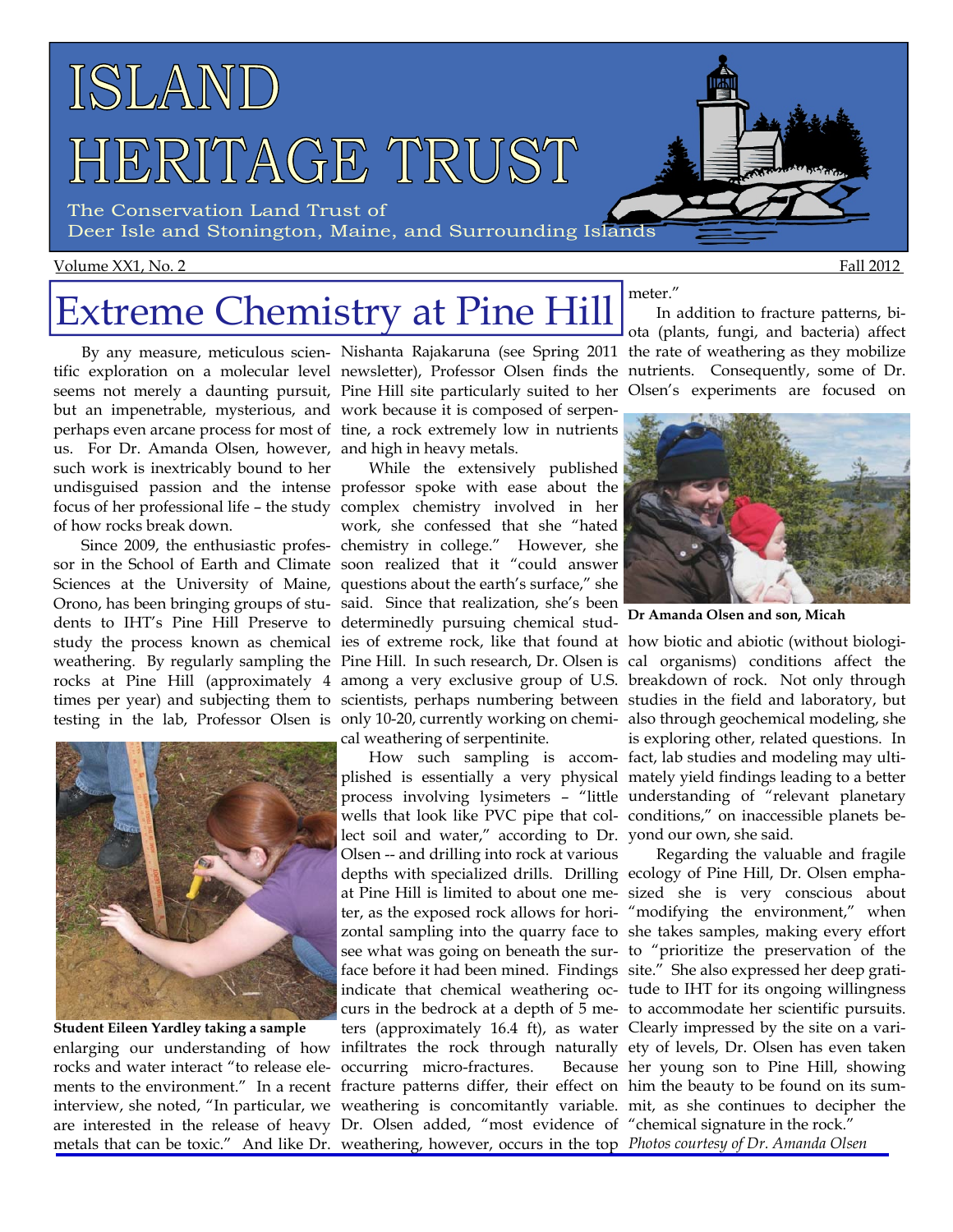

### **From the Executive Director**

Glorious autumn is core of what IHT does.

upon us! Downeast

ciate the role that land trusts play land. in conservation: by owning land controls development. This is the future use and direction of their holiday season.

Maine is at its most Talks, bird walks – all are secon-den work – most people never beautiful in the fall. dary to this core purpose. Pro-see this side of IHT. It's not As you drive or boat tecting land and resources is the glitzy, no razz-ma-tazz, just a lot around Deer Isle, heart of the land trust business. of hard work and commitment. consider the natural landscape Sometimes it is flashy and excitand many scenic views we are ing, as when IHT acquired the out the ongoing financial support blessed to have around us every Lily Pond Beach, but more often of folks who care about preservday. In good part, this is thanks it takes the form of quiet discus-ing the island's natural landscape to generous and forward-sions with families about what and resources. Thank you for thinking landowners who appre-they want for the future of their supporting our mission and as

outright or holding a conserva-tion Easement really is, a prop-your giving. tion easement that limits and erty owner's "blue print" for the

School programs, Walks & make that possible. This is hidland. IHT is the entity that can

For that is what a Conserva-you will remember the Trust in And we couldn't do it withwe look to the holidays, we hope

Have a happy and joyous

Pam Getto sang in the chorus and her daughter

## **Preserve Marathoners**



Riley made her second appearance as the Giggling Gull this summer in the Opera House production "Bert Dow, Deep Water Man." Following the final performance in August, the Gettos' very full schedule opened up a bit, prompting Riley and her brother, Luke, to propose walking *all* of the island preserves. And they did. Averaging three preserves a day until they'd hit all nine. Tennis Preserve afficiandos will recognize the bizarrely twisted spruce found on its shore trail, one of Pam's favorites. Riley who "really like[s] heights," prefers Pine Hill. No surprise, coming from a Gull. *(Photos: Pam Getto)*



Congratulations to Ann Hooke! 2012 recipient of the Rowan Wakefield Award



With many thanks for many years of volunteer service: trail builder, teacher, trustee, stewardship "pioneer," mentor, mapmaker, person of cheer!



### **ISLAND HERITAGE TRUST NEWSLETTER**

The mission of the Island Heritage Trust is to conserve significant open space, scenic areas, wildlife habitats, natural resources, historic and cultural features that offer public benefit and are essential to the character of the Deer Isle area.

420 Sunset Road PO Box 42 Deer Isle, ME 04627 207-348-2455 iht@islandheritagetrust.org www.islandheritagetrust.org Mike Little, Executive Director George Fields, Stewardship Director Marissa Hutchinson, Admin. Assistant

Roger Bergen Chair Dick McWilliams Vice-Chair Steve Rowan Treasurer Ken Crowell Secretary

Garrett Aldrich Anne Beerits Steve Cox Rena Day Elke Dorr Lew Ellis<br>
Linda Glaser Nancy Gr Ann Hooke Judy McCaskey Woody Osborne Ginnie Peacock Ellen Rowan Diane Walker

**Trustees** 

**Nancy Gross**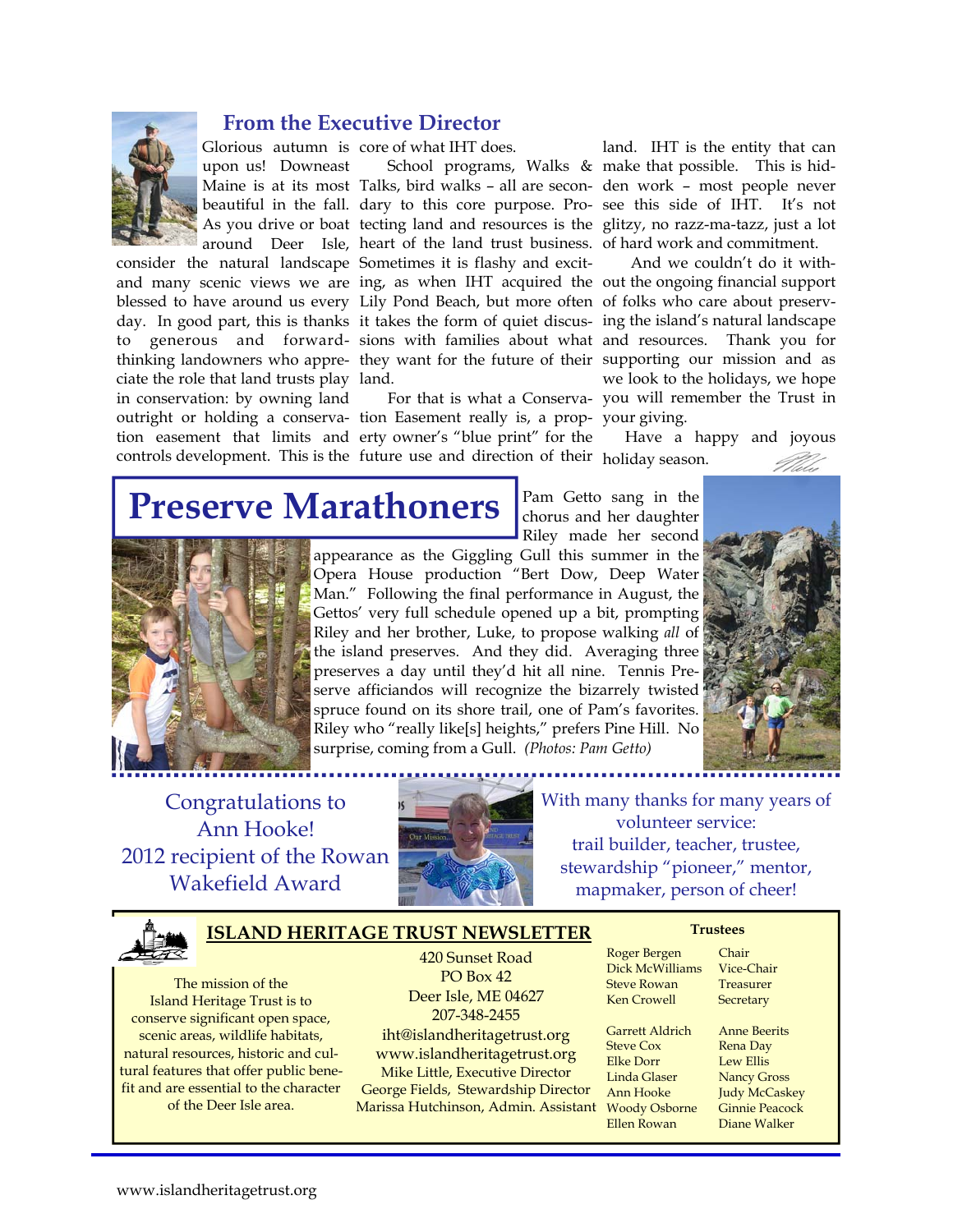Each IHT preserve is unique in what it has to lands, and mixed forest is a jewel.

cluded Shore Acres in 1943, from Ralph Barter, co-

## **Shore Acres: Clams, Conifers and Canines**

founder with his brother Arthur of the Barter Lumand their relatives going back to 1767. But its first Acres is the first choice for a walk on a crisp auresidents, of course, were the native Americans tumn afternoon. who had camped and fished in the area for thousands of years. According to Bill Haviland, one of these peoples, the Etchemins, had a campsite on the Shore Acres property, still marked by heaps of discarded clam shells.

 One of the principal stipulations Judy made with her donation was the continuation of public access for clammers. A dog lover herself, she also insisted that dogs be allowed to enjoy the preserve equally with their human owners. Leashed dogs are allowed from May through September and off leash for the remainder of the year. Judy proposed that the preserve be called Shore Acres because when her parents had purchased their farm, they discovered a sign in their barn with that name.

offer the public. For those who like to clam or just larly rich and varied. While spruce and fir prewalk in the woods with man's best friend, Shore dominate, the result of logging operations in the Acres with its pink granite ledges, miniature wet-fifties, other conifers and hardwoods are making a Island Heritage Trust acquired the 37-acre par-serves, Shore Acres is low-lying and provides relacel as a generous donation from IHT trustee Judy tively easy trails for those who are not fond of treks Hill in 2000. Judy's parents, Clark and Marjorie up and down steep slopes. Its rather boggy envi-Hill, had originally purchased farmland that in-ronment, easily traversed along wooden planking, ber Company, who had obtained the property sev-breath. Not to be missed is the letterbox with eral months earlier and made as a condition of the stamps for IHT passport holders, located at the sale public access for clammers. Prior to that the junction of the Shore and Goldthread Trails. For land had belonged to generations of Greenlaws this writer and her canine best friend, Zac, Shore The flora and fauna of Shore Acres are particucomeback. And unlike some of the other IHT presupports unique wetlands, home to an amazing variety of plant and animal life. For those who like to mushroom, Shore Acres has a lot to offer. Aptly named, its long shore line along the shallow waters of Greenlaw Cove boasts abundant beds of mussels and clams in the tidal flats. A spectacular view of Mount Desert from the preserve's extensive granite ledges invites visitors to stop and catch their



**Zac keeps a weather ear up** *Anne Sigmund* 

 Diane Walker reminds shoreland owners, real estate professionals and property "shoppers" of a handy guide to the laws and regulations that affect land within 250 feet of the ocean, lakes, rivers and wetlands, and within 75 feet of certain streams. "Maine Shoreland Zoning: A Handbook for Shoreland Owners," produced by Maine Dept. of Environmental Protection, Spring 2008 (42 pages) can be downloaded at *www.maine.gov/ dep/land/slz/citizenguide.pdf* or call the Bangor office at 1-888-769-1137.

 *"*As a long-time supporter of Maine's Shorelands law, I am convinced of its importance to our surrounding water, clam flats and other fisheries. Last year when Ian and I circumnavigated Deer Isle in our kayak, I was immensely grateful to the Maine folks and legislators who, in the 1970s, enacted this law. Because of their effort, as one paddles along our shores, Deer Isle's natural beauty—trees, rocks and water—is mostly what you see. Yes, you can see houses tucked behind trees and some on the shore built before the '70s, but for the most part, one sees a natural scene. Few folks have any idea why that is. As escapees from NJ, where there is no such law, and most ponds, lakes, rivers, and much of the seashore are covered by house after house after high-rise, we find Maine's cleaner water and mostly natural scene to be remarkable." Diane Walker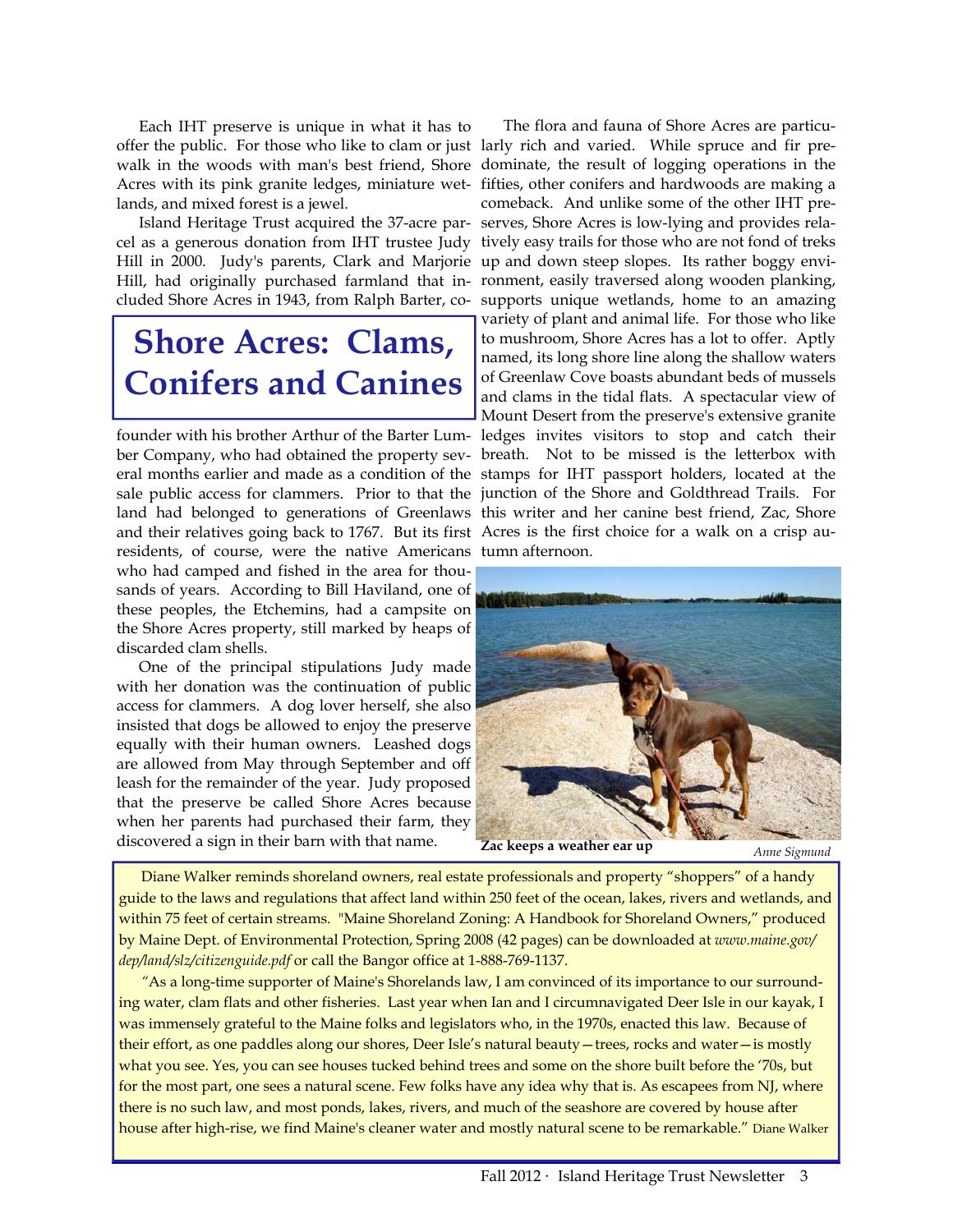## **Welcome New Trustees**

Woody Osborne confessed he hadn't given any Trust and the commu-"thought to getting actively involved with IHT," at nity. least not right after he and his wife, Jane, bought their house in South Deer Isle. The arm-twisting he's had much practice from members came a bit later, he said laughing. – connecting people.



unteer.

Deer Isle in 2010, he's serving some of this."

developed a heightened awareness of the natural the island."

marked, in reference to joining any group. "You take with them wherever they go." need to observe and figure out how best to contribute." He expressed his hope that IHT will continue to pursue "projects that bring people together," and emphasized the need "to get across the value of IHT to the whole community."

Since retiring, Woody has developed a serious interest in photography. He would love to become better at it, he admits. He'd also like to read more, particularly in his favorite genre, history. Still amazed by his and Jane's busy schedules in retirement, he said he has "no regrets," about leaving his city life behind for the new rhythm of his island life.

The first thing you notice about Garrett Aldrich is the mega-watt smile lighting up his face. To say active volunteers since becoming year-round residents, misperception and rumor often responsible. on the Deer Isle Conservation Commission. He hopes, as a trustee, to help maintain IHT's hard for locals, but to locals," by helping to connect the *(cont. on p. 6)* 

Jane, an environ-In his job as captain of mental educator, also the Isle au Haut ferry, influenced him to vol-he provides an essen-Although he'd had many of whom he's had no previous in-come to know well It's a role in which tial service for folks,



volvement with land and care about deeply. Marveling at the beauty he trusts in his career as a looks upon daily, he said he never tires of looking. Washington, D.C. civil "Certain weather patterns allow you to see somerights lawyer, he said thing you've seen a thousand times before, but see that since moving to it differently. I would love to become part of pre-

world. "You can't live on this island without con-Deer, it's the freedom he returns to again and cerns about the environment," he said, adding, again: how he ran through the woods or climbed "The longer I'm here, the more I see the fragility of Pine Hill. He remembers "lots of shorefront" then, Long active in an association of labor and em-access is decreasing. Shifting his focus to Mereployment lawyers, as member and president, dith, his wife, and to his two young daughters, he Woody looks forward to using his people skills as said he's teaching Iris and Maeve to become good an IHT trustee. "It takes time to settle in," he re-stewards of the environment, "something they can When he talks about growing up on Little open, accessible. Now it's "built up," he said, and

"I thought it would be hard to leave because of



my four-generation roots there, " mused Steve Rowan, IHT's newly elected treasurer, about moving from his home in Wayland, Massachusetts, to Deer Isle. "But I haven't really missed it. We love the island and its people."

 The retired community bank executive and his wife, Ellen, have become

he beams is an understatement. That's not to say dents of the island in 2008. While Steve quips he lacks a serious side, however. The native Deer about not worrying what day of the week it is since Islander says he's well aware that IHT hasn't al-he retired, the reality is that he keeps a full calenways enjoyed wide popularity among local resi-dar of volunteer commitments, including serving

-won, favorable image by being not only "a voice Steve remarked that IHT is facing many of the Reflecting on the Trust's current fiscal health,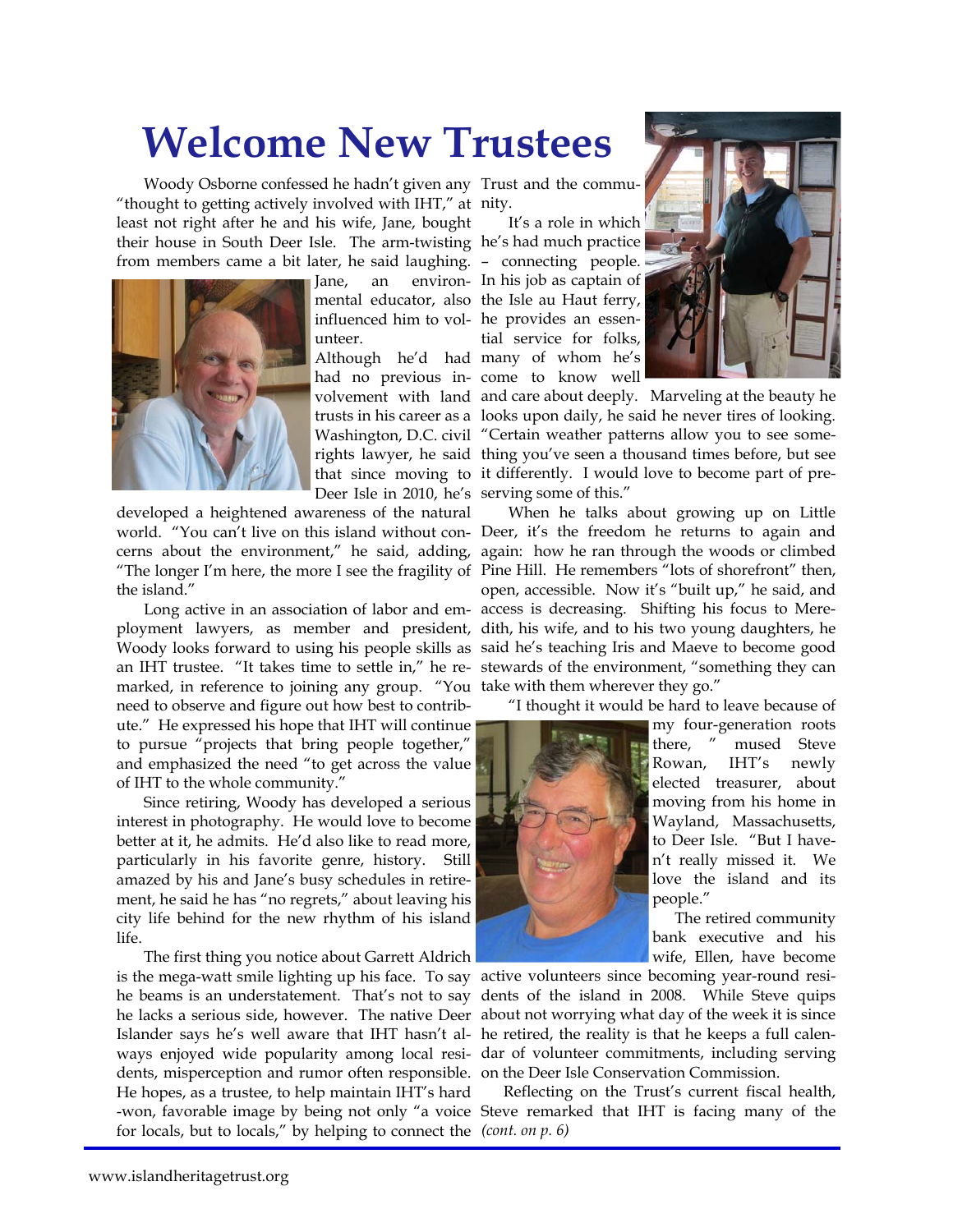Helen, was kind enough to send us this account of their letter box was just steps into the next loop. *first visit to the island in August.* 

## **Passport to Discovery**

 *W*hen "my husband, our two daughters and my parents arrived on Deer Isle, we . . . noticed the Island Heritage Trust office on our winding trip into town, intending to check it out on Monday.

 Meanwhile, we noted "an ice cream social scheduled for the next day and decided to go. At Lily Pond, we saw the letterboxing passports and luckily another hike that could be accomplished on Mike Little pointed out the letterbox to the girls. bare feet.

He also showed them the garter snake he had caught in his garden that morning and the two kinds of land snails that live on the island.

 "After the first stamp, the girls were hooked. And when they heard there was a prize if they got all of the stamps, they decided that they would. That afternoon we went to two more spots and on

Monday we got up and out early because we had been told about getting to Barred Island at lowtide. The girls were anxious about the idea of getting stuck on the island (though we tried to convince them it would be fun). Barred Island was by far our favorite hike. It was like fairy land with the moss everywhere---unlike anything the girls had ever seen. With just a day off the island to visit Jordan Pond, we went to at least one, usually two, Island Heritage Trust hikes each day....which for an almost 5 and almost 8 year old, was no small



task! At one of the sites we reached a fork in the trail and had to de cide whether to continue on for another three mile loop or to give up. Four year old Zoe happily committed to

Editor's Note: The Cymrot girls were the first to turn going on (though we had no idea how she was go*in completed Passports to the Preserves. Their mother,*  ing to accomplish another 3 miles). Thankfully the

> "We were leaving Saturday morning so the girls knew we would have to go to both Pine Hill and Shore Acres that morning. When we got out of the car at the first spot, we realized that Zoe had forgotten her shoes . . . but she was happy to walk barefoot and be carried at points that were too hard and again, the box was a very short walk in-- which on other days we may have regretted, but on Friday morning felt like a miracle! At Pine Hill we were rewarded with a breathtaking view and



 "We had such a fantastic week hiking each day and the girls were thrilled with their passport prizes. Without the letterboxes, there is no way that we would have chosen that way to spend each day---and more importantly, that the kids would have been the ones willing and excited to do so. We were so appreciative of the effort---the girls loved signing their names in the notebooks and seeing the stamps at each site. I think we have found a new family hobby for future trips and a way to make hiking and exploring new places even more fun for the kids.

 "My older daughter and my mother went to Jill Hoy's painting class on Wednesday morning (sponsored by IHT) and loved it. My dad, an avid birder, went on the migratory bird walk and was thoroughly impressed by the kindness and warmth of the IHT volunteers.

 "Thank you for your work with IHT and all of the effort that went into creating the letterboxes. They had a huge positive impact on the whole family's experience on Deer Isle!" *(Photos: Helen Cymrot)*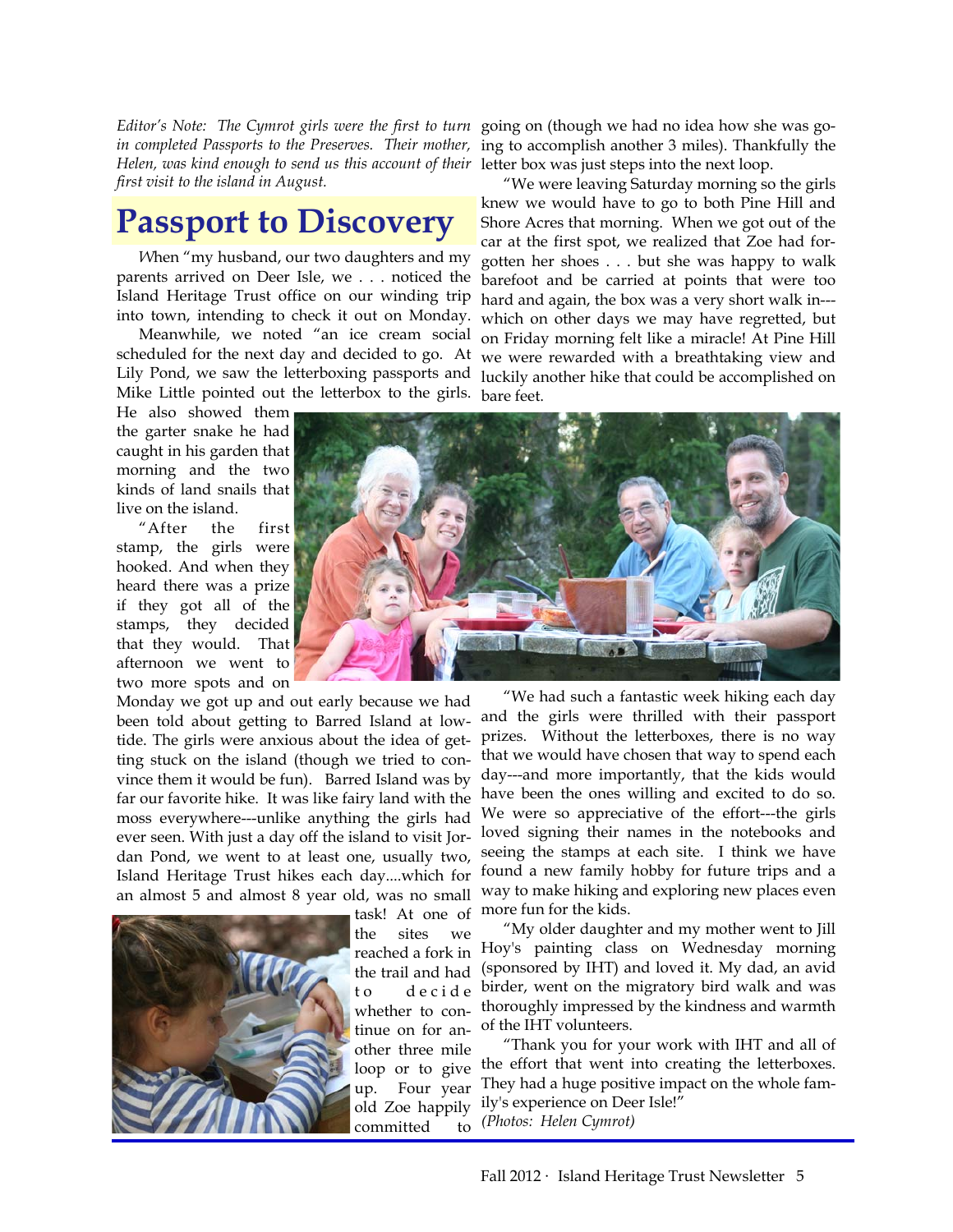## **Volunteers Initiate Backbone Trail**





**George Fields, chief bridge engineer**  *Anne Beerits* 

#### **Holt Mill Pond estuary in September**

mile of trail was completed, including a footbridge of the island's most significant natural areas. crossing a small brook. Volunteers Bob Knowlton,



### **Cory Fifield** *Anne Beerits*

S t e v e n s o n , are welcome! Susie Murphy, ——————————————————————- and Roger Ber-*(cont from p. 4)* 

over a lovely,

George Fields, Stewardship Director.

Toffet Pond, which was donated to IHT in its early at the scenery and we can't believe we live here!"

On Saturday morning, September 15, a dozen cessible since then. Historically, these inland wavolunteers and IHT staff went to work cutting the terways powered mills and were lively sites of isfirst section of the Backbone Trail, a foot trail that is land commerce in bygone days. Today, the extensupporters hope will one day run the entire length sive Labrador Swamp and surrounding estuaries of the island. Starting in the Holt Mill Pond Pre-serve as a critical "recharge" areas for fresh water, serve near the Island Medical Center and running as well providing habitat for both woodland and along the southwest edge of the pond, about half a riparian species. Largely undeveloped, this is one Anne Beerits years and has been largely inac-

Stroud Watson, Al Merritt, Anne Beerits, David parties will continue on the third Saturday morn-Williams, Tom ing of the month. FMI contact IHT at 348-2455. All Weather permitting, monthly volunteer work

gen, wielding same challenges other non-profits are contending bow saws and with in the wake of a stressed and slowly recoverloppers, cleared ing national economy. As a result, "we have to be a trail that in-very mindful of where we spend our money, maktentionally me-ing sure we do it wisely," he said. Praising IHT's anders by sev-recent focus on community issues such as water eral enormous access and quality, Steve said he hopes to contribbeech trees, ute to and support those efforts.

small brook and past peek-a-boo views of the nity organizations, Steve plays tennis, tends five pond. Also on hand that day was Stewardship recreational lobster traps, sails, and maintains a Assistant, Cory Fifield, who was "instrumental in sizable vegetable garden, often sharing his summer helping flag and begin the trail," according to bounty with friends and neighbors. Long recog-The next section of trail will lead towards "Now, when we wake up in the morning, we look When not volunteering for various communizing the island's remarkable beauty, Steve said,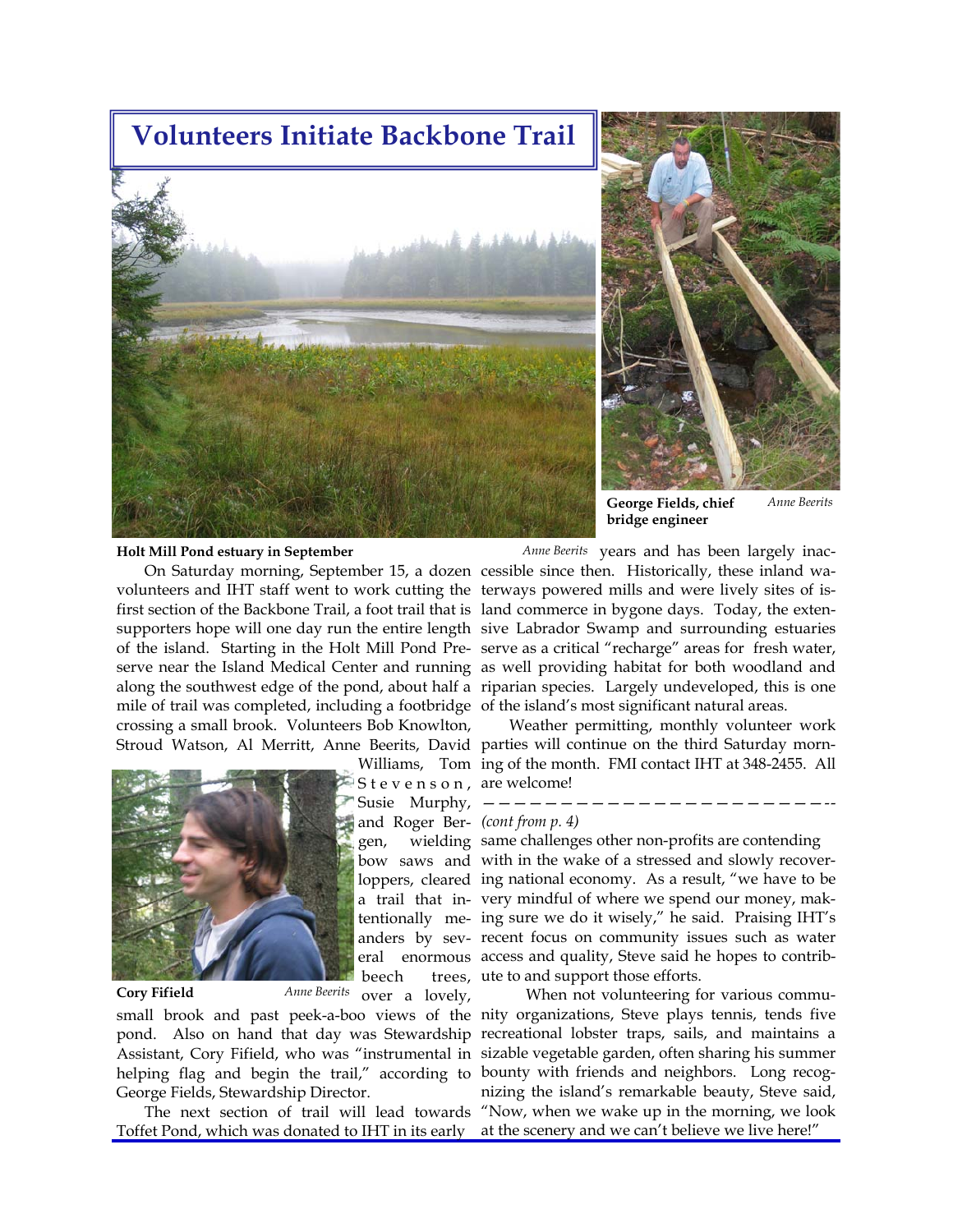## Inspired Philanthropy

*This wonderful story and photo came to us from longtime summer visitor, Lora Venesy:* " E v e r y summer, 3 families who have known each other since college 25 years ago, spend a much anticipated, relaxing week on Hitz Point on Sylvester Cove. The group: Burokers (gracious hosts), Airharts, and Venesys, has expanded, with the number of children now totaling seven, ranging in age from 2-13.

 "Although finding a common activity is sometimes challenging, everyone loves nature and art. This year, the group decided to host an art show/sale at the end of the week, showcasing their many talents: face painting with powder made from shells, rock painting, signs made with periwinkles, etc. Family and friends were invited and, of course, items were quickly bought up! Afterwards, there was a short discussion about what to do with the collected money. Since hiking and nature is so important



**Hitz Point fundraising collective celebrates donation to IHT**   *Lora Venesy* 

to everyone, there was no argument (unbelievably) about what to do. It was unanimous: the money would be donated to IHT! There have been many wonderful memories on the trails, with favorites being Barred Island, Tennis Preserve, and Lily Pond.

 "The group of philanthropic artists included Belle Buroker (13), Racy Moran (13), Ben Buroker (10), Margot Venesy (7), Vivienne Airhart (7), Owen Buroker (6) and Beatrix Airhart (5). Adrienne Venesy, who is 2, didn't participate in the festivities or voting, but provided moral support. Over \$50 was raised, and everyone was incredibly proud to donate proceeds to the IHT; they felt like they were doing something really positive by supporting their favorite organization. And all were excited to have their picture taken with Mike!"

### **Support Our Work**

- ♦ Become a member, or gift someone else with a membership.
- ♦ Donate to a special project or preserve.
- ♦ Support stewardship by endowing an acre for \$435.
- ♦ Name IHT in your will, or as a beneficiary to life insurance policy or retirement account.
- ♦ Create a conservation legacy through planned giving.
- ♦ Encourage others to do the same.

 Such support enables IHT to conserve Deer Isle as a legacy for the future. Furthermore, the estate planning options named above may also have **significant favorable tax implications for donors and heirs**—the proverbial win-win situation. Contact IHT or a financial planning advisor for more information.

*"Living in rural Maine, my natural habitat, I experience a sense of connectedness and well-being. From this perspective, my rationale for including IHT in my estate planning was clear: contributing to local conservation helps sustain the health of the human community." A*nne Flewelling, Sedgwick

**2011 Annual Report may be downloaded at www.islandheritagetrust.org or call 348-2455 for a print copy**